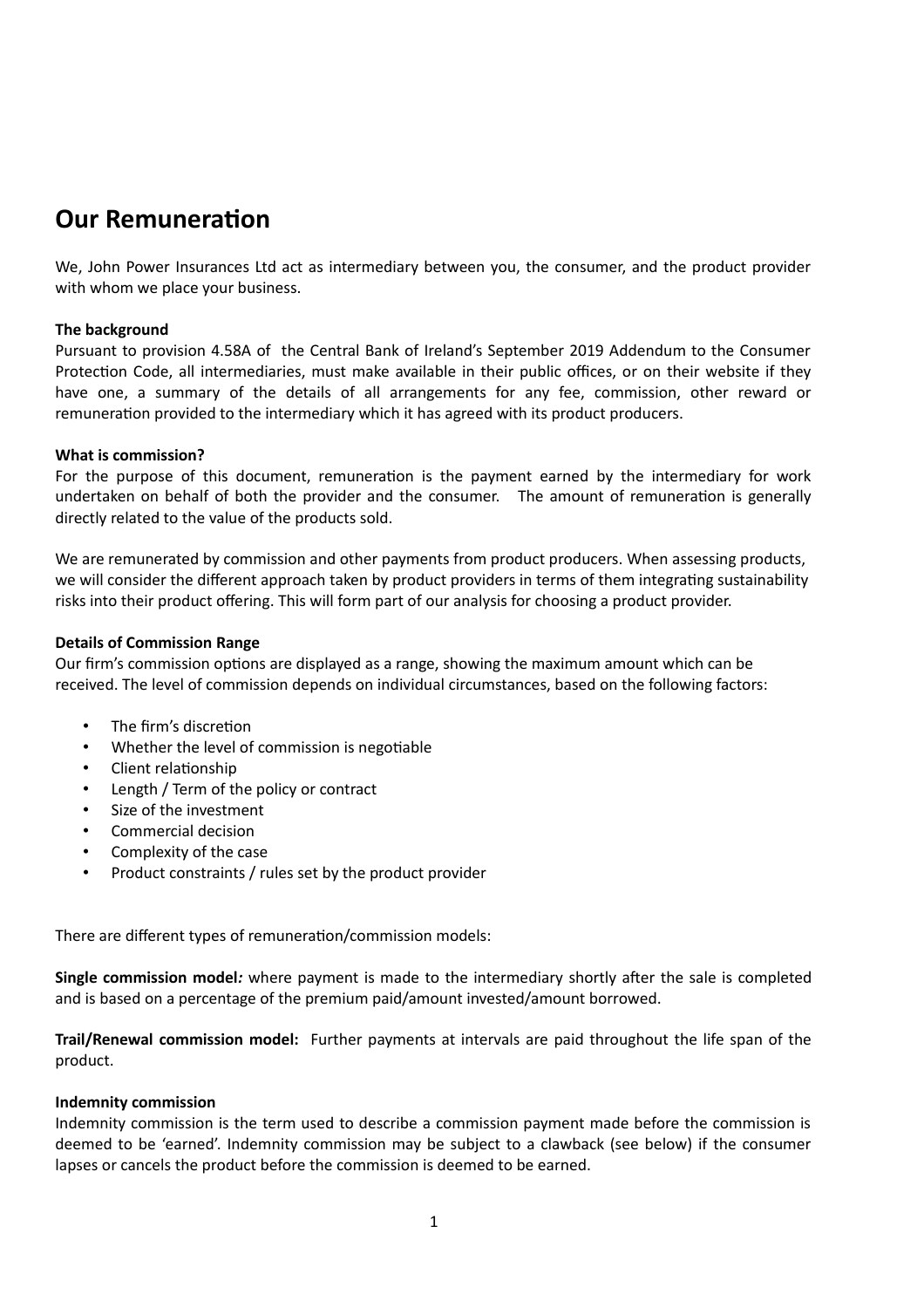Other forms of indemnity commission are advances of commission for future sales granted to intermediaries in order to assist with set up costs or business development.

### **General insurance products**

General insurance products, such as motor, home, travel, health, retail or liability insurance, are typically subject to a single or standard commission model, based on the amount of premium charged for the insurance product.

#### **Profit Share arrangements**

In some cases, the intermediary may be a party to a profit-share arrangement with a product provider and will earn additional commission. Any business arranged with these product providers on a client's behalf will be placed with the product provider because that product provider is at the time of placement, the most suitable to meet the client's requirements, taking all the client's relevant information, demands and needs into account.

#### **Life Assurance/Investments/Pension products**

For Life Assurance products commission is divided into initial commission and renewal commission (related to premium), fund based or trail (relating to accumulated fund).

Trail commission, bullet commission, fund based, flat commission or renewal commission are all terms used for ongoing payments. Where an investment fund is being built up through an insurance-based investment product or a pension product, the increments may be based on a percentage of the value of the fund or the annual premium. For a single premium/lump sum product, the increment is generally based on the value of the fund.

Life Assurance products fall into either individual or group protection policies and Investment/Pension products would be either single or regular contribution policies. Examples of products include Life Protection, Regular Premium Life Assurance Investments, Single Premium (lump sum) Insurance-based Investments, and Single Premium Pensions.

#### **Investments**

Investment firms, which fall within the scope of the European Communities (Markets in Financial Instruments) Regulations 2007 (the MiFID Regulations), offer both standard commission and commission models involving initial and trail commission. Increments may be based on a percentage of the investment management fees, or on the value of the fund.

#### **Credit Products/Mortgages**

Commission may be earned by intermediaries for arranging credit for consumers, such as mortgages. The single, or standard, commission model is the most common commission model applied to the sale of mortgage products by mortgage credit intermediaries (Mortgage Broker).

#### **Clawback**

Clawback is an obligation on the intermediary to repay unearned commission. Commission can be paid directly after a contract is concluded but is not deemed to be 'earned' until after a specified period of time. If the consumer cancels or withdraws from the financial product within the specified time, the intermediary must return commission to the product producer.

#### **Fees**

No fees received from product producers

#### **Preferred Provider Rate**

No preferred arrangements other than additional commission as part of Brokers Ireland network with Zurich that is available to most brokers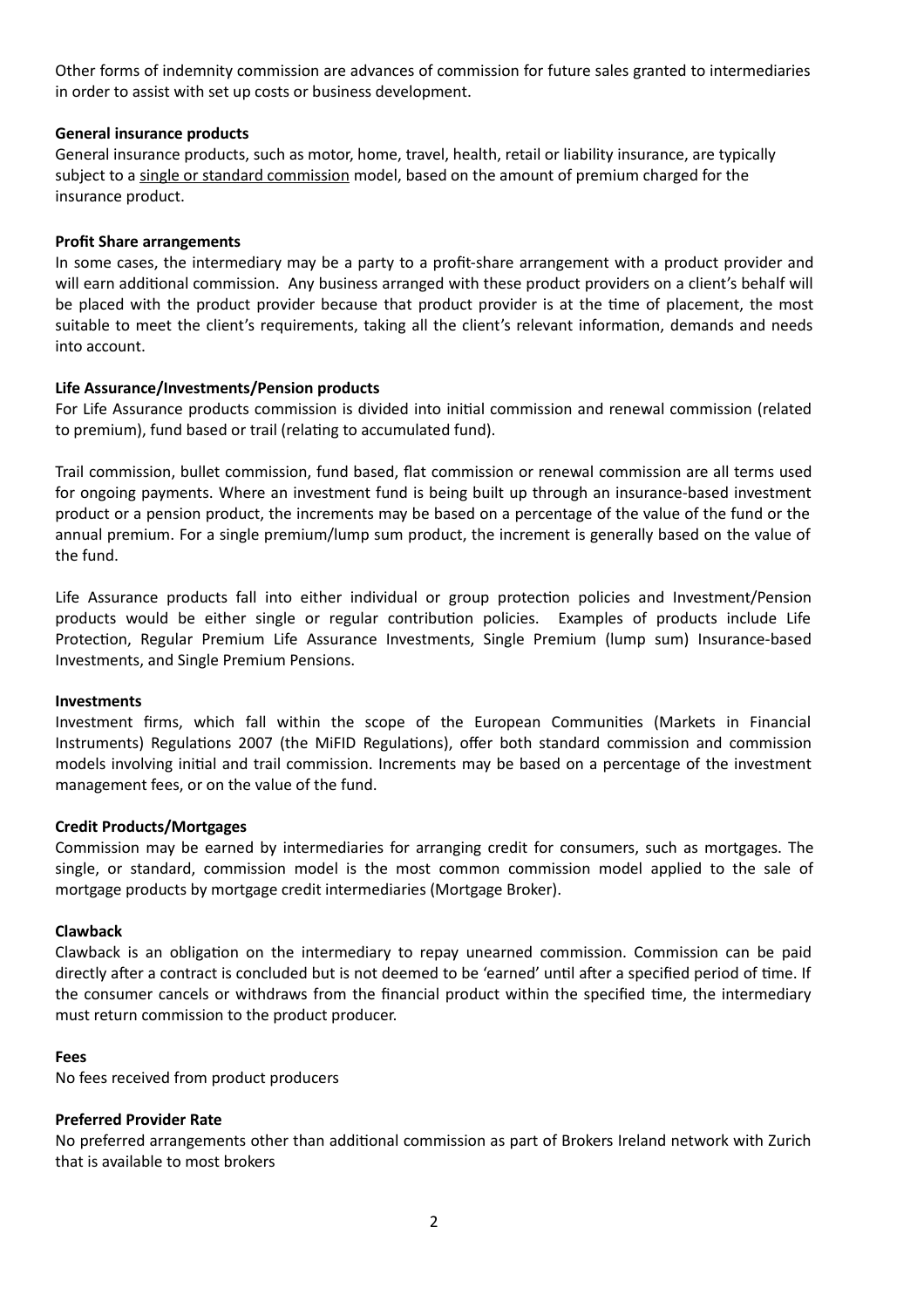# **Other Fees, Administrative Costs/ Non-Monetary Benefits**

The firm may also be in receipt of other fees, administrative costs, or non-monetary benefits such as: We don't receive any non monetary benefits except refreshments at CPD events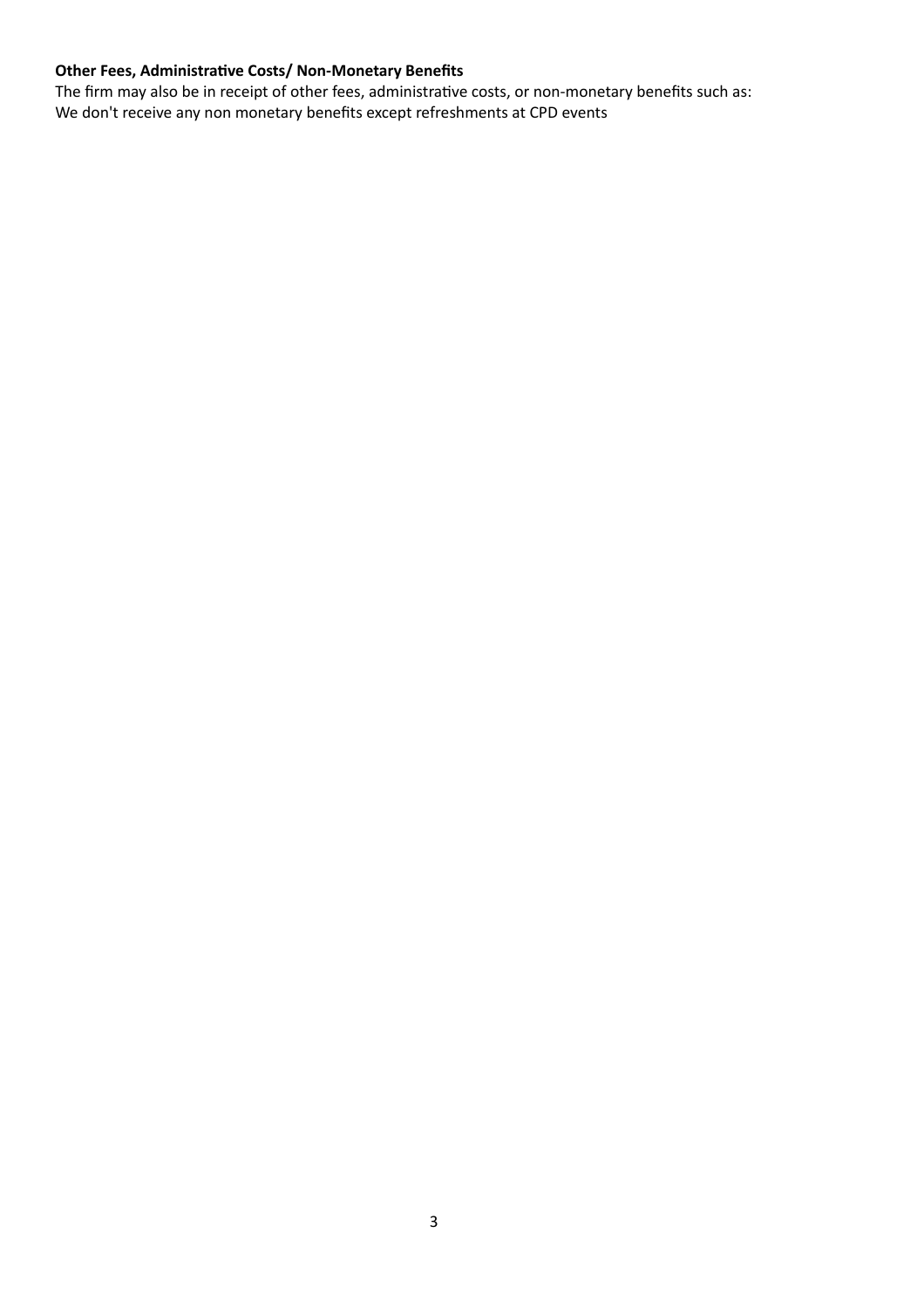# **Maximum Commission Rates**

| <b>Single Contribution Products</b> | <b>Initial commission</b> | <b>Clawback</b><br><b>Period</b> | <b>Trail commission</b> |
|-------------------------------------|---------------------------|----------------------------------|-------------------------|
|                                     |                           |                                  |                         |
| Single Contribution Pension         |                           |                                  |                         |
| Aviva                               | 5%                        |                                  | 1% p.a.                 |
| <b>Friends First</b>                | 5%                        |                                  | 0.75% p.a.              |
| Irish Life                          | 5%                        |                                  | 0.75% p.a.              |
| New Ireland                         | 5%                        | 5 Years                          | 1% p.a.                 |
| <b>Standard Life</b>                | 5%                        |                                  | 1% p.a.                 |
| Zurich Life                         | 5.5%                      |                                  | $0.5%$ p.a.             |
|                                     |                           |                                  |                         |
| Single Contribution PRSA            |                           |                                  |                         |
| Aviva                               | 4%                        |                                  | $0.5%$ p.a.             |
| <b>Friends First</b>                | 7.5%                      |                                  | $0.25%$ p.a.            |
| Irish Life                          | 5%                        |                                  | $0.75%$ p.a.            |
| New Ireland                         | 7%                        | 5 Years                          | $0.5%$ p.a.             |
| <b>Standard Life</b>                | 5%                        |                                  | $0.5%$ p.a.             |
| Zurich Life                         | 5.5%                      |                                  | 0% p.a.                 |
|                                     |                           |                                  |                         |
| ARF / AMRF                          |                           |                                  |                         |
| Aviva                               | 5%                        |                                  | 1% p.a.                 |
| <b>Friends First</b>                | 5%                        |                                  | 0.75% p.a.              |
| Irish Life                          | 5%                        |                                  | 0.75% p.a.              |
| New Ireland                         | 5%                        | n/a                              | 1% p.a.                 |
| <b>Standard Life</b>                | 4%                        |                                  | 1% p.a.                 |
| Zurich Life                         | 5%                        |                                  | $0.5%$ p.a.             |
|                                     |                           |                                  |                         |
| Annuity                             |                           |                                  |                         |
| Aviva                               | 3%                        |                                  | n/a                     |
| <b>Friends First</b>                | 3%                        |                                  | n/a                     |
| Irish Life                          | 3%                        |                                  | n/a                     |
| New Ireland                         | 3%                        | n/a                              | n/a                     |
| Zurich Life                         | 3%                        |                                  | n/a                     |
|                                     |                           |                                  |                         |
| Investment Bond                     |                           |                                  |                         |
| Aviva                               | 5%                        |                                  | 1% p.a.                 |
| <b>BCP</b>                          | 2.1%                      |                                  |                         |
| <b>BlackBee Investments</b>         | 3%                        |                                  |                         |
| <b>Broker Solutions</b>             | 2.5%                      |                                  |                         |
| Cantor Fitzgerald Ireland Ltd.      | 2.25%                     |                                  |                         |
|                                     |                           |                                  |                         |
| <b>Friends First</b>                | 4%                        |                                  | 0.75% p.a.              |
| Investec Europe Limited             | 2.25%                     |                                  |                         |
| Irish Life                          | 3%                        |                                  | $0.5%$ p.a.             |
| New Ireland                         | 4%                        | 3 Years                          | 1% p.a.                 |
| <b>Standard Life</b>                | 4%                        |                                  | 1% p.a.                 |
| Zurich Life                         | 5%                        |                                  | $0.5\%$ p.a.            |
|                                     |                           |                                  |                         |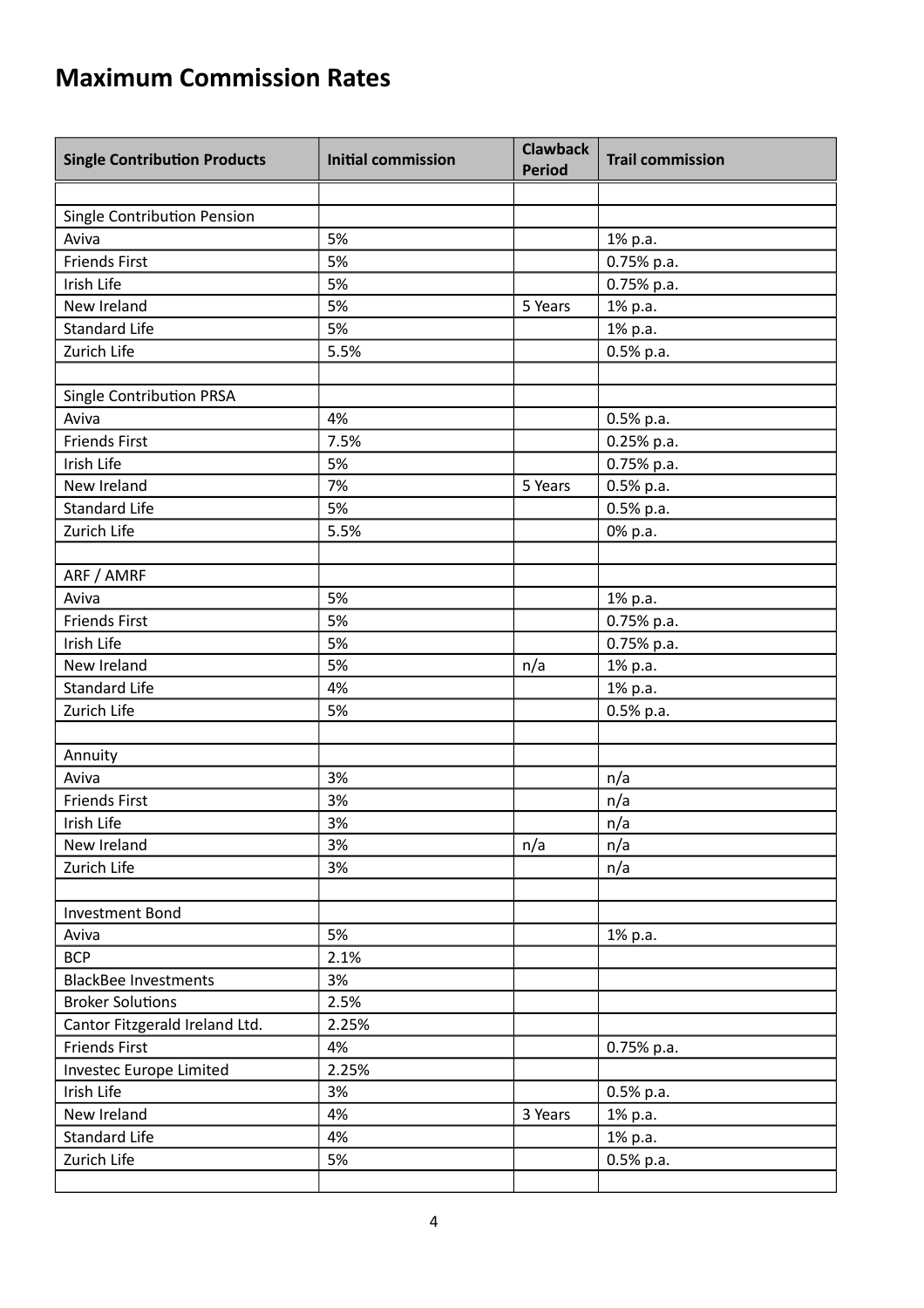| <b>Regular Contribution Products</b> | <b>Initial</b><br>commission | <b>Clawback</b><br><b>Period</b> | Renewal /<br><b>Flat</b><br><b>Commission</b> | <b>Trail commission</b> |
|--------------------------------------|------------------------------|----------------------------------|-----------------------------------------------|-------------------------|
|                                      |                              |                                  |                                               |                         |
| <b>Regular Contribution Pension</b>  |                              |                                  |                                               |                         |
| Aviva                                | 15%                          |                                  |                                               | 1% p.a.                 |
| <b>Friends First</b>                 | 25%                          |                                  |                                               | 0.75% p.a.              |
| Irish Life                           | 17.5%                        |                                  | 5%                                            | 0.5% p.a.               |
| New Ireland                          | 25%                          | 5 Years                          | 8%                                            | 1% p.a.                 |
| <b>Standard Life</b>                 | 25%                          |                                  | 5%                                            | 1% p.a.                 |
| Zurich Life                          | 20%                          | 4 Years                          | 3%                                            | $0.5%$ p.a.             |
|                                      |                              |                                  |                                               |                         |
| <b>Regular Contribution PRSA</b>     |                              |                                  |                                               |                         |
| Aviva                                | 22.5%                        |                                  |                                               | 0.5% p.a.               |
| <b>Friends First</b>                 | 17.5%                        |                                  |                                               | 0.25% p.a.              |
| Irish Life                           | 17.5%                        |                                  | 5%                                            | $0.5%$ p.a.             |
| New Ireland                          | 25%                          | 5 Years                          | 6%                                            | 0.5% p.a.               |
| <b>Standard Life</b>                 | 5%                           |                                  | 5%                                            | $0.5%$ p.a.             |
| Zurich Life                          | 5%                           | 4 Years                          | 5%                                            | 0% p.a.                 |
|                                      |                              |                                  |                                               |                         |
| Savings                              |                              |                                  |                                               |                         |
| Aviva                                | 15%                          |                                  |                                               | 1% p.a.                 |
| <b>Friends First</b>                 | 10%                          |                                  |                                               | 0.75% p.a.              |
| Irish Life                           | 5.5%                         |                                  | 5.5%                                          | 0.5% p.a.               |
| New Ireland                          | 10%                          | 5 Years                          | 2.5%                                          | $0.5%$ p.a.             |
| <b>Standard Life</b>                 | 15%                          | 5 Years                          | n/a                                           | 1% p.a.                 |
| Zurich Life                          | 10%                          | 4 Years                          | 1%                                            | $0.5%$ p.a.             |
|                                      |                              |                                  |                                               |                         |

| <b>Individual Protection</b> | Yr1      | $\overline{2}$ | 3   | $\overline{a}$ | 5   | 6         | 7         | 8         | $9+$      | <b>Clawback</b><br><b>Period</b> |
|------------------------------|----------|----------------|-----|----------------|-----|-----------|-----------|-----------|-----------|----------------------------------|
| Aviva                        | 200<br>% | 30%            | 30% | 30%            | 30% | 30%       | 30%       | 30%       | 30%       | 2 Years                          |
| Irish Life                   | 120<br>% | 28%            | 30% | 28%            | 28% | 30%       | 28%       | 28%       | 28%       |                                  |
| New Ireland                  | 225<br>% | 50%            | 20% | 20%            | 20% | 12.5<br>% | 12.5<br>% | 12.5<br>% | 12.5<br>% | 5 Years                          |
| Zurich Life                  | 100<br>% | 12%            | 12% | 12%            | 12% | 12%       | 12%       | 12%       | 12%       | 1 Year                           |
|                              |          |                |     |                |     |           |           |           |           |                                  |

|                         | Death in       | <b>Clawback</b> | <b>Permanent Health</b> | <b>Clawback</b> |
|-------------------------|----------------|-----------------|-------------------------|-----------------|
| <b>Group Protection</b> | <b>Service</b> | <b>Period</b>   | <b>Insurance</b>        | <b>Period</b>   |
| Aviva                   | 6%             |                 | 12.5%                   |                 |
| Irish Life              | 6% p.a.        |                 | 12.5% p.a.              |                 |
| New Ireland             | 15%            | 1 Year          | 20%                     | 1 Year          |
| Zurich Life             | 6%             | n/a             | 12.5%                   | n/a             |
|                         |                |                 |                         |                 |